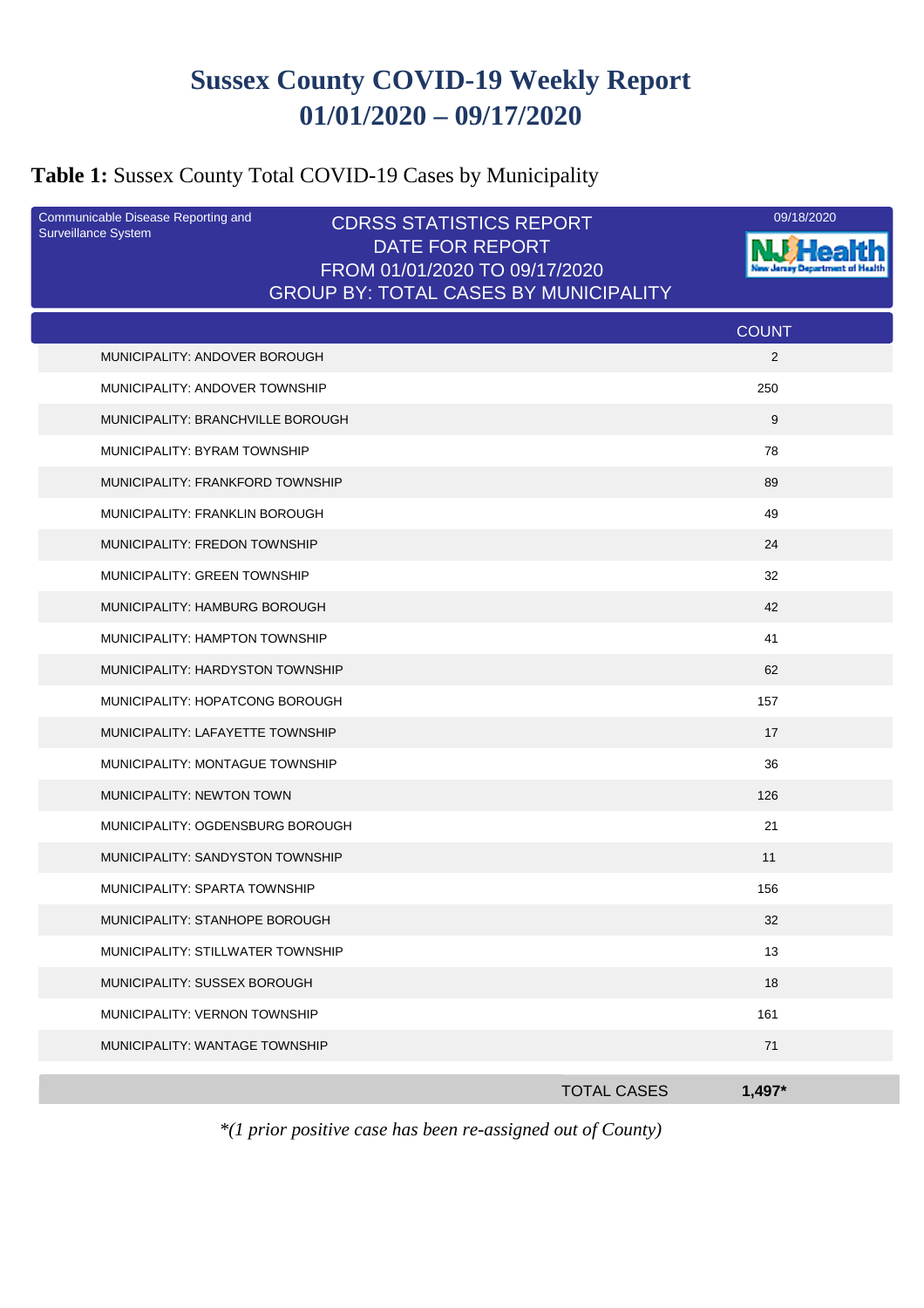

### Figure 1: Sussex County Total COVID-19 Cases by Municipality

**Figure 2:** Sussex County Positive COVID-19 Cases by Reported Date

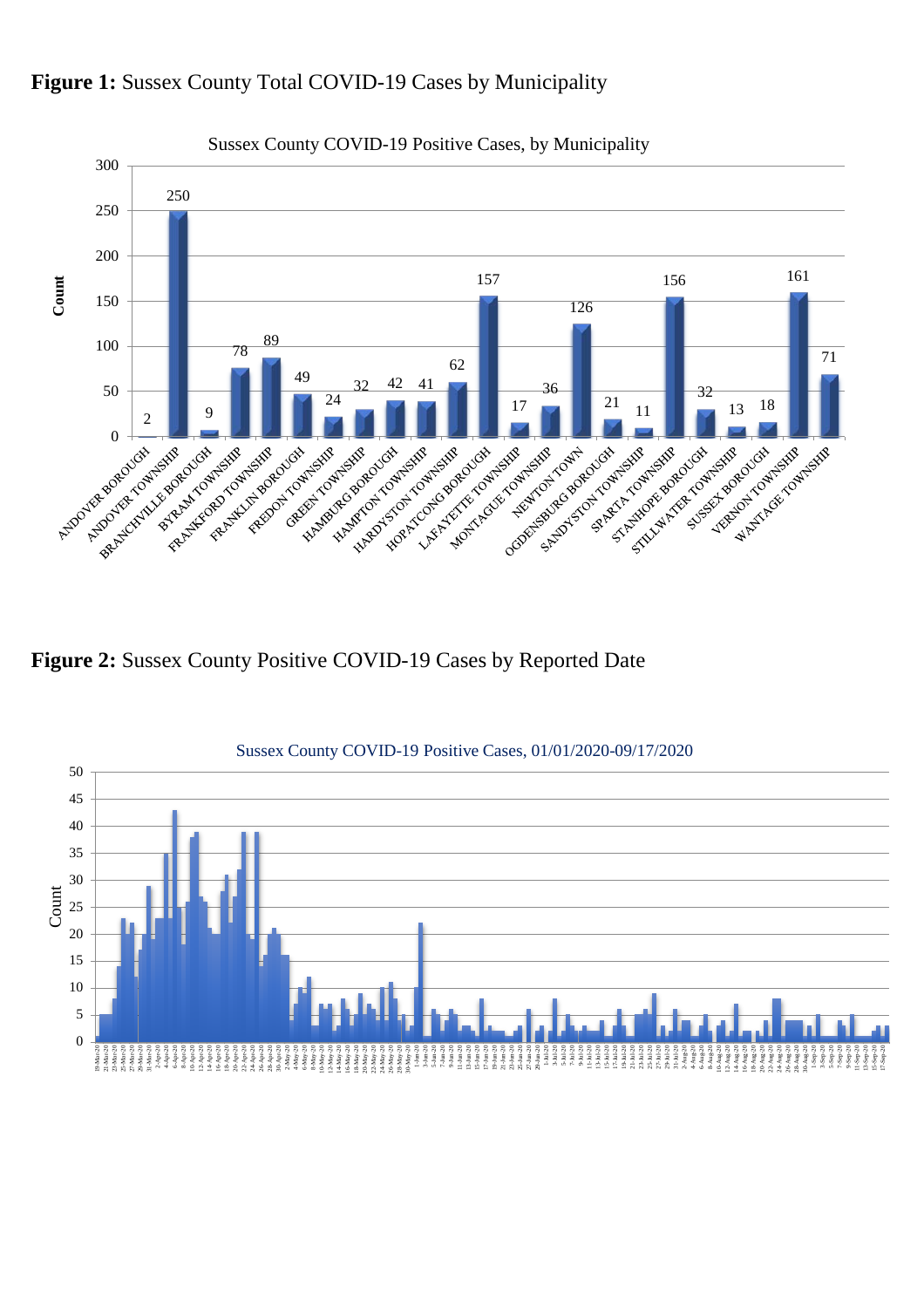**Table 2:** Sussex County Positive COVID-19 Cases by Gender

| <b>Gender</b> | Count | Percentage |
|---------------|-------|------------|
| Female        | 772   | 52%        |
| Male          | 725   | 48%        |

**Figure 3:** Sussex County Positive COVID-19 Cases by Gender



**Table 3:** Sussex County Positive COVID-19 Cases by Race

| Race                                      | Count | Percentage |
|-------------------------------------------|-------|------------|
| AMERICAN INDIAN OR ALASKAN NATIVE         |       | 0.1%       |
| <b>ASIAN</b>                              | 45    | 3%         |
| <b>BLACK OR AFRICAN AMERICAN</b>          | 85    | 6%         |
| NATIVE HAWAIIAN OR OTHER PACIFIC ISLANDER |       | $0.2\%$    |
| <b>OTHER</b>                              | 35    | 2%         |
| <b>WHITE</b>                              | 1,323 | 88%        |
| <b>UNKNOWN</b>                            | 4     | 0.3%       |

**Figure 4:** Sussex County Positive COVID-19 Cases by Race

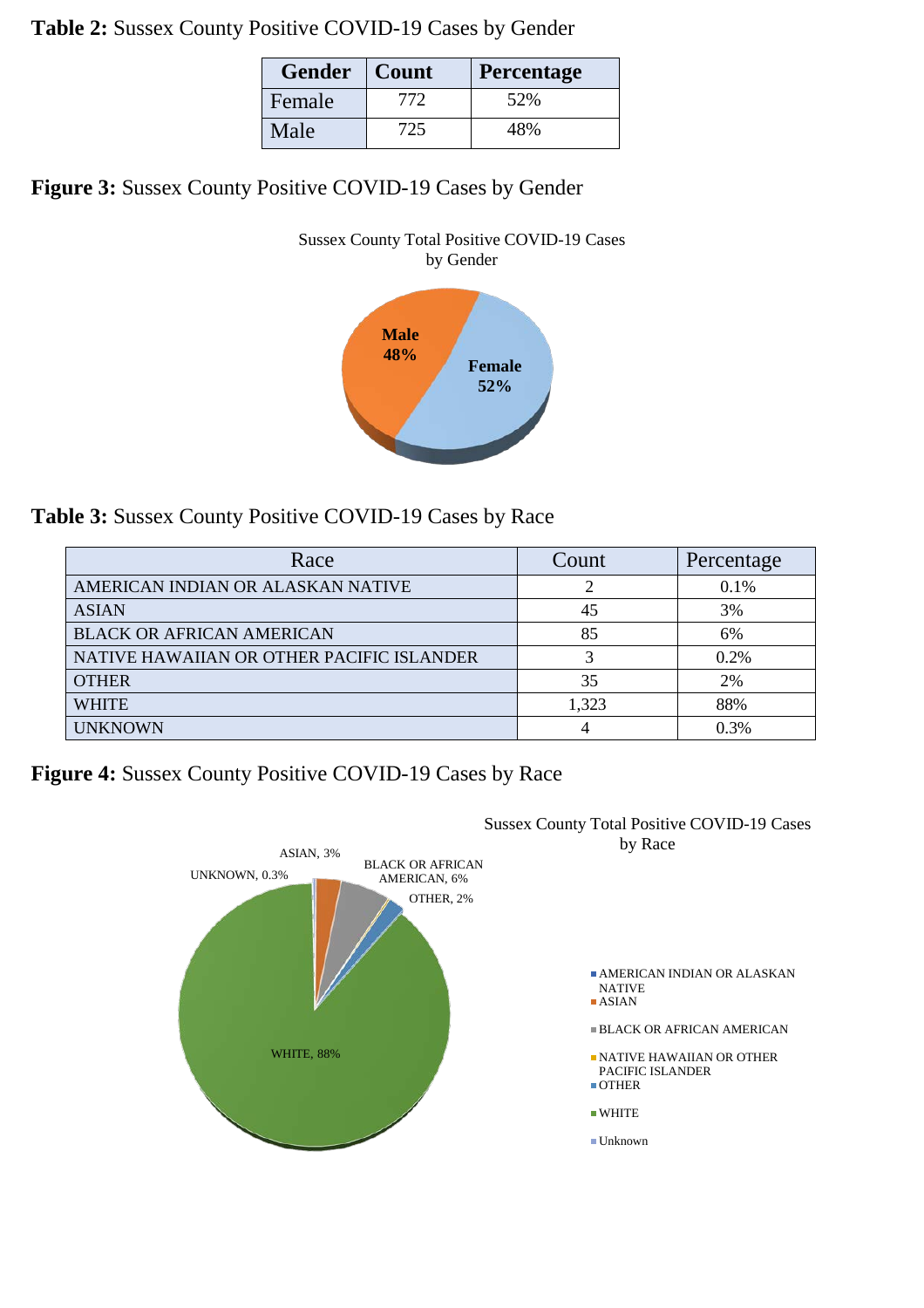### **Table 4:** Sussex County Positive COVID-19 Cases by Age

| Minimum Age | Average Age | Maximum Age |
|-------------|-------------|-------------|
| 3 Months    | 52Y 10M     | 105 Y       |

# **Figure 5:** Sussex County Positive COVID-19 Cases by Age Group

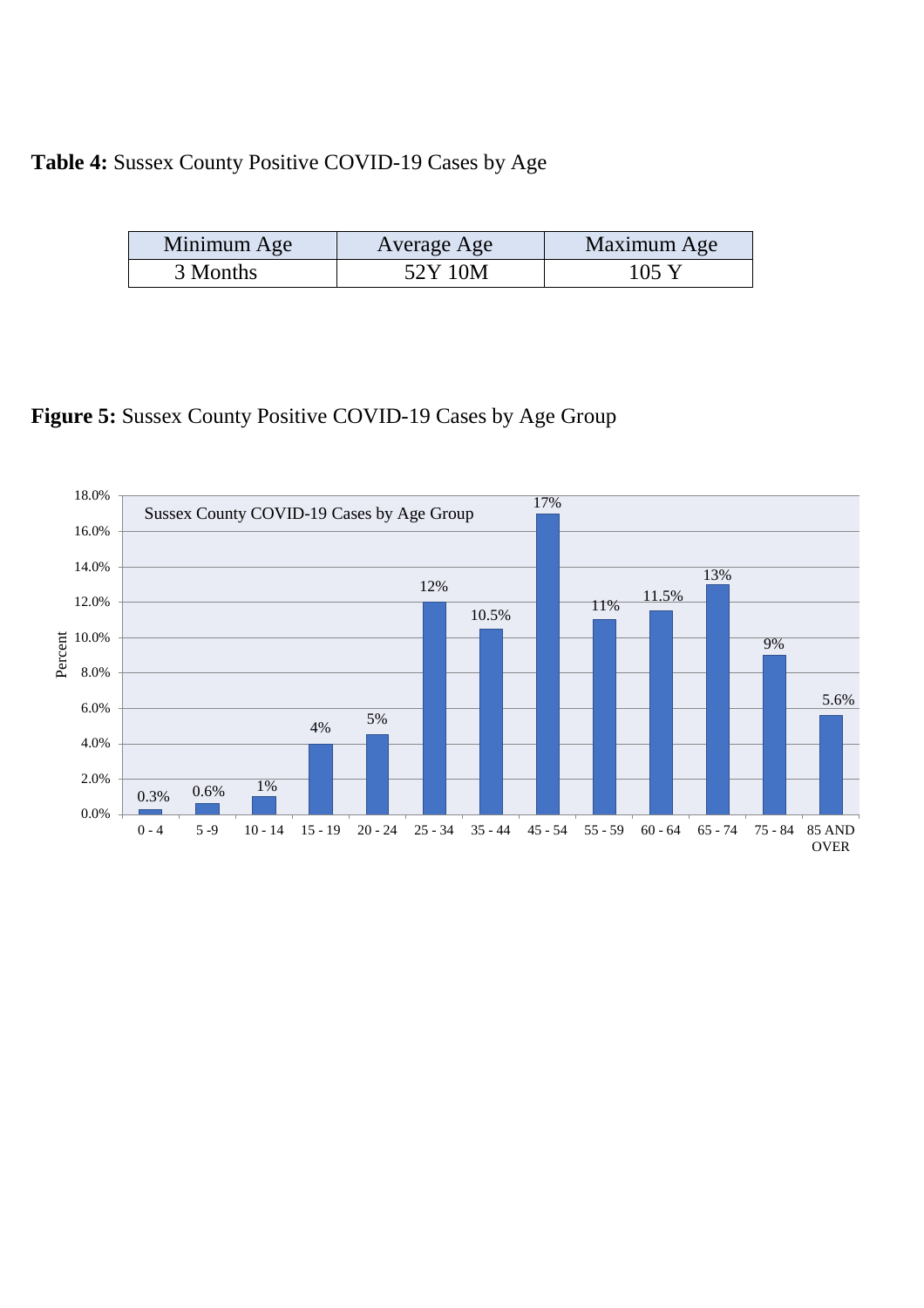**Table 5:** Sussex County COVID-19 Deaths by Municipality, 01/01/2020 - 09/17/2020

Surveillance System

#### CDRSS STATISTICS REPORT Communicable Disease Reporting and 09/18/2020 DATE FOR REPORT FROM 01/01/2020 TO 09/17/2020 GROUP BY: DEATHS BY MUNICIPATILTY



|                                  | <b>COUNT</b>                     |
|----------------------------------|----------------------------------|
| MUNICIPALITY: ANDOVER TOWNSHIP   | 115                              |
| MUNICIPALITY: BYRAM TOWNSHIP     | 3                                |
| MUNICIPALITY: FRANKFORD TOWNSHIP | 23                               |
| MUNICIPALITY: FRANKLIN BOROUGH   | 2                                |
| MUNICIPALITY: FREDON TOWNSHIP    | $\mathbf{1}$                     |
| MUNICIPALITY: HAMBURG BOROUGH    | $\mathbf{1}$                     |
| MUNICIPALITY: HAMPTON TOWNSHIP   | 3                                |
| MUNICIPALITY: HARDYSTON TOWNSHIP | 3                                |
| MUNICIPALITY: HOPATCONG BOROUGH  | $\overline{7}$                   |
| MUNICIPALITY: MONTAGUE TOWNSHIP  | 4                                |
| MUNICIPALITY: NEWTON TOWN        | 12 <sup>2</sup>                  |
| MUNICIPALITY: OGDENSBURG BOROUGH | $\overline{2}$                   |
| MUNICIPALITY: SANDYSTON TOWNSHIP | $\mathbf{1}$                     |
| MUNICIPALITY: SPARTA TOWNSHIP    | 12                               |
| MUNICIPALITY: STANHOPE BOROUGH   | $\mathbf{1}$                     |
| MUNICIPALITY: SUSSEX BOROUGH     | $\mathbf{1}$                     |
| MUNICIPALITY: VERNON TOWNSHIP    | 6                                |
| MUNICIPALITY: WANTAGE TOWNSHIP   | $\mathbf{1}$                     |
|                                  | <b>TOTAL FOR PAT DIED</b><br>198 |

### **Table 6:** Sussex County New Reported COVID-19 Related Deaths - 09/17/2020

| <b>Deceased</b> | Age | <b>Gender</b> | <b>Township</b> | Date of Death | <b>Case Status</b> |
|-----------------|-----|---------------|-----------------|---------------|--------------------|
|                 |     |               |                 |               |                    |
|                 |     |               |                 |               |                    |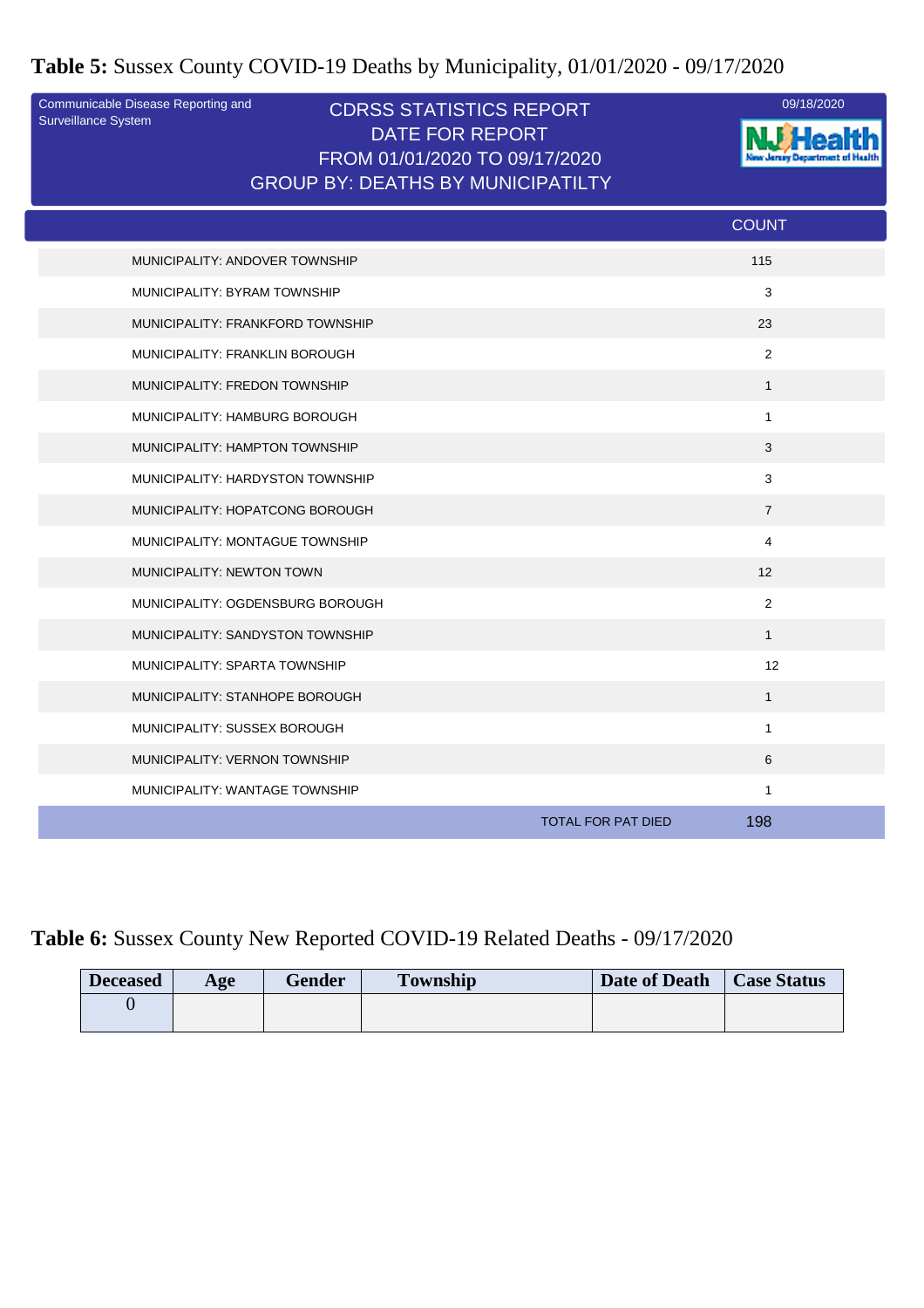



**Table 7:** Sussex County COVID-19 Deaths by Gender

| <b>Gender</b> | Count | <b>Percentage</b> |
|---------------|-------|-------------------|
| Female        | 93    | 47%               |
| Male          | 105   | 53%               |

**Figure 7:** Sussex County COVID-19 Deaths by Gender



Sussex County COVID-19 Deaths by Gender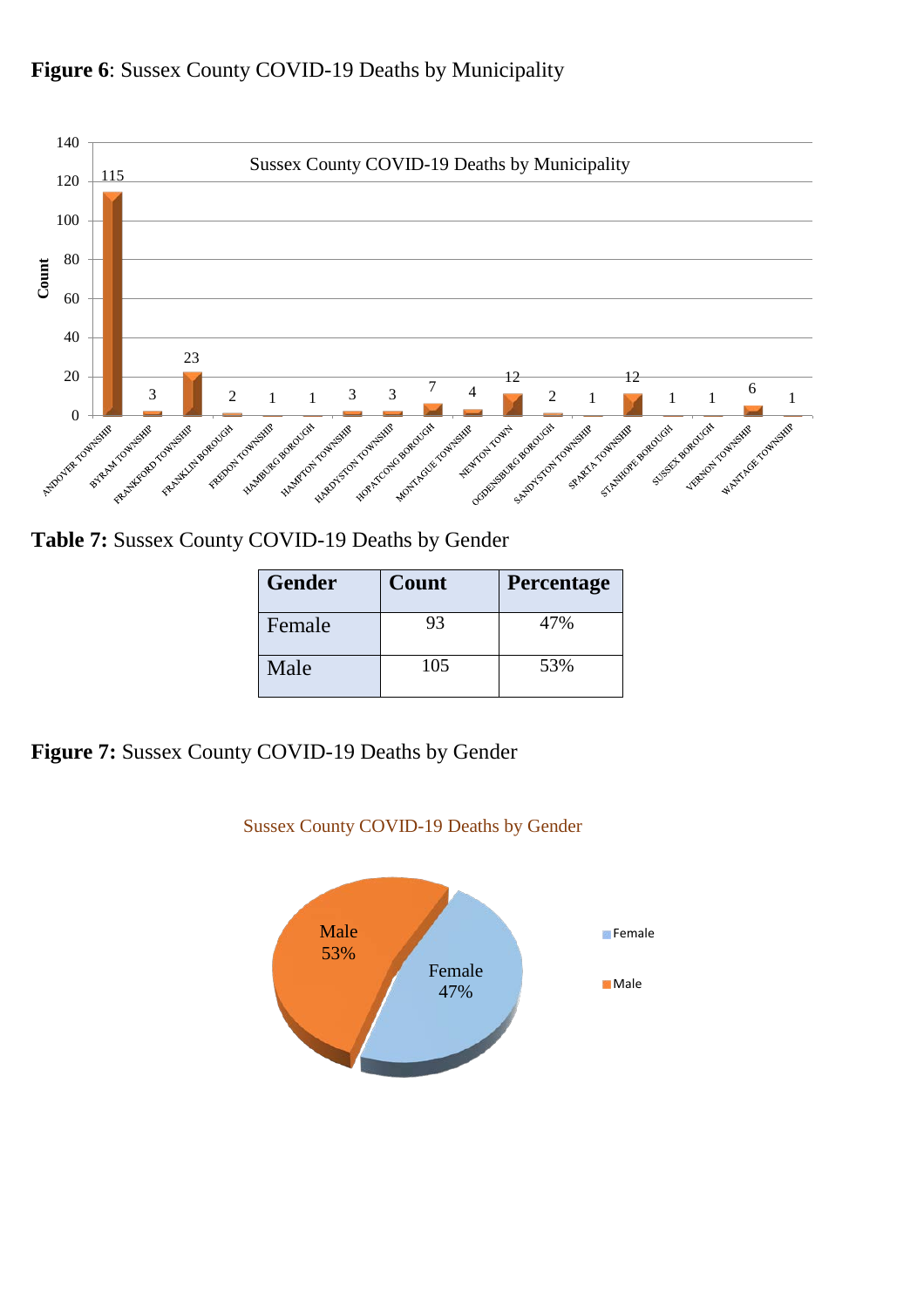#### **Table 8:** Sussex County COVID-19 Deaths by Race

| Race                              | Count | Percentage |
|-----------------------------------|-------|------------|
| AMERICAN INDIAN OR ALASKAN NATIVE |       | 0.5%       |
| <b>ASIAN</b>                      |       | 2%         |
| <b>BLACK OR AFRICAN AMERICAN</b>  | 24    | 12%        |
| <b>OTHER</b>                      |       | 1%         |
| <b>WHITE</b>                      | 166   | 84%        |
| <b>UNKNOWN</b>                    |       | 0.5%       |

**Figure 8:** Sussex County COVID-19 Deaths by Race



**Figure 9:** Sussex County COVID-19 Deaths by Age Group